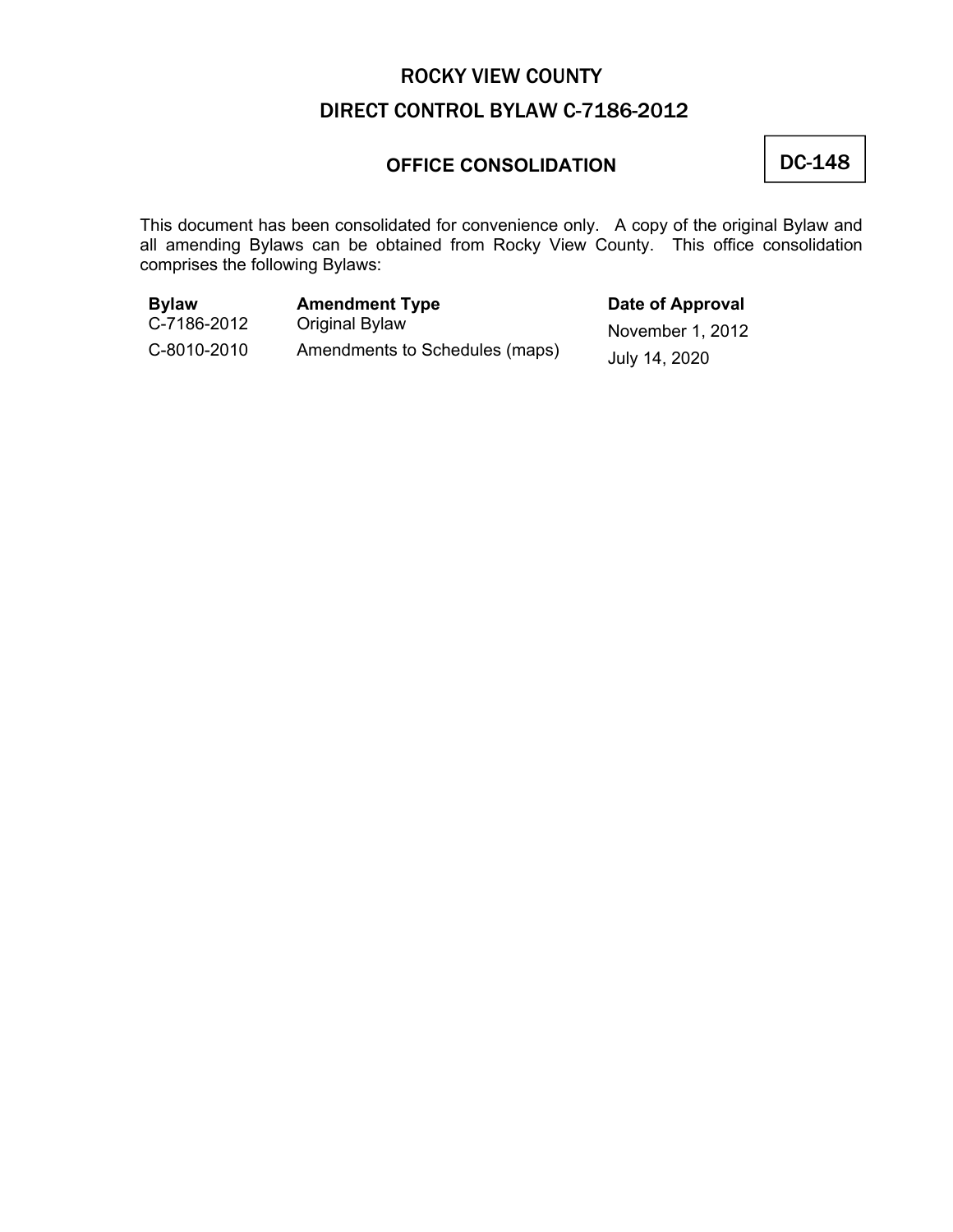A Bylaw of Rocky View County to amend Bylaw C‐4841‐97, being the Land Use Bylaw

- WHEREAS the Council deems it desirable to amend the said Bylaw;
- WHEREAS the Council of Rocky View County has received an application to amend Part 5, Land Use Map No. 47, 47-NE and 47-NW of Bylaw C-4841-97 to redesignate a portion of NW-34-24‐3‐W5M from Ranch and Farm District to Direct Control District as shown on the attached Schedule 'A' and Schedule 'B'; and
- **WHEREAS** Council held a Public Hearing and has given consideration to the representations made to it in accordance with Section 692 of the Municipal Government Act, being Chapter M‐26 of the Revised Statutes of Alberta, 2000, and all amendments thereto.

**NOW THEREFORE** the Council enacts the following:

1. That Part 5, Land Use Map No. 47, 47‐NE and 47‐NW of Bylaw C‐4841‐97 be amended by

redesignating a portion of NW‐34‐24‐3‐W5M from Ranch and Farm District to Direct Control District as shown on the attached Schedule 'A' and Schedule 'B' forming part of this Bylaw.

- 2. That the regulations of the Direct Control District comprise:
	- 1.0 General Regulations
	- 2.0 Development Cell A Neighbourhood Buffer Zone
	- 3.0 Development Cell B Lifestyle Zone
	- 4.0 Development Cell C Highway Edge Zone
	- 5.0 General Development Regulations
	- 6.0 Definitions
	- 7.0 Implementation

#### **1.0 General Regulations**

- 1.1 For the purposes of this Bylaw, the Lands shall be divided into Cell A, Cell B, and Cell C, the boundaries of which are generally indicated in Schedule "B" attached to and forming part of this bylaw. The size and shape of Cell A, Cell B, and Cell C are approximate and will be more precisely determined at the subdivision and development stages in accordance with the regulations of this Bylaw and with regard to Figure 13 of the Bingham Crossing Conceptual Scheme.
- 1.2 Parts 1, 2, & 3 of the Land Use Bylaw C-4841-97 shall apply to all uses contemplated by this Bylaw except where otherwise noted.
- 1.3 The Subdivision Authority shall be responsible for decisions regarding subdivision applications affecting the land the subject of this Bylaw.
- 1.4 The Development Authority shall be responsible for the issuance of Development Permit(s) for the Lands subject to this Bylaw.
- 1.5 The following general regulations shall apply to all development that is to be located in Cell A, Cell B, and Cell C.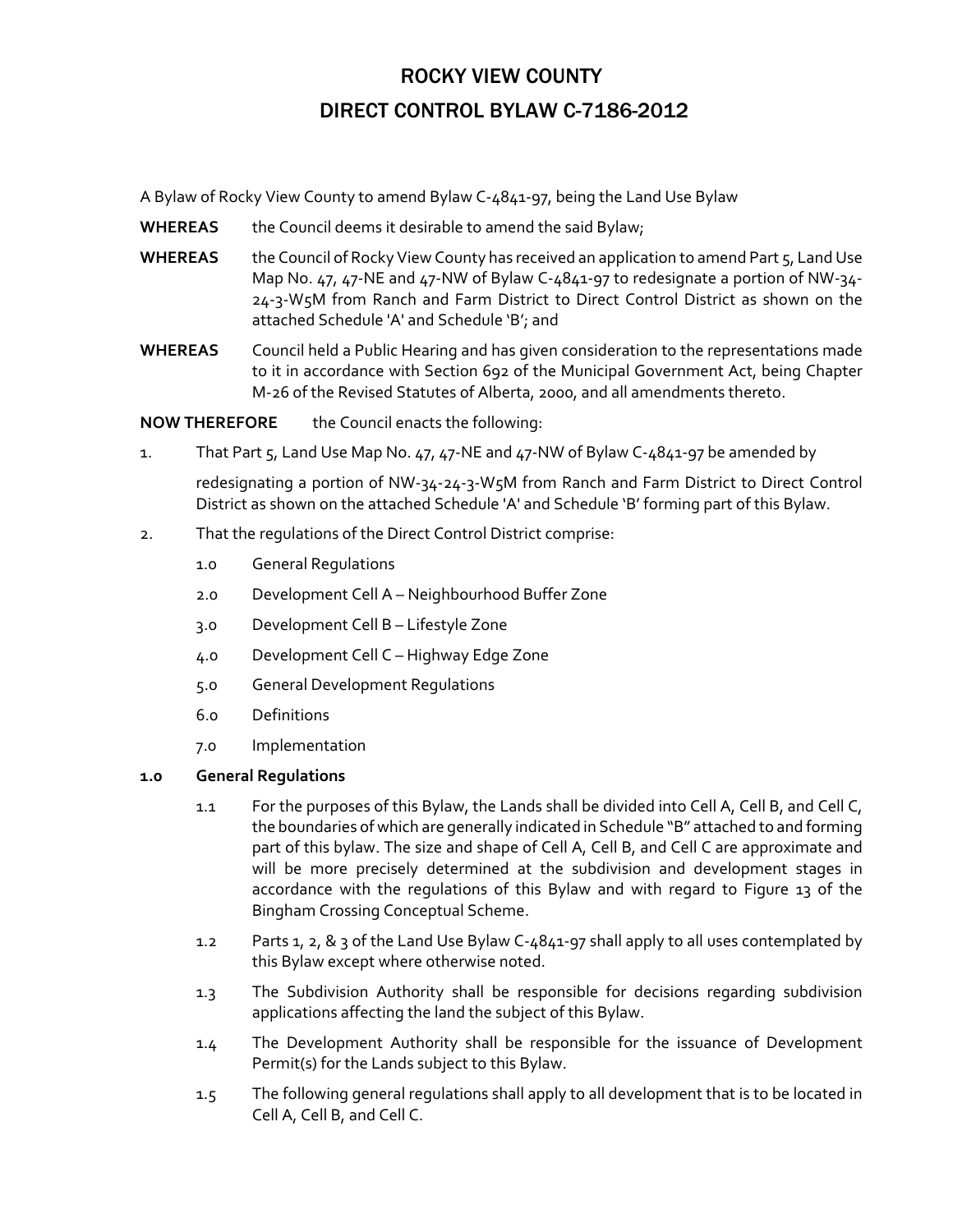- 1.5.1 *Parcel* Size:
	- (a) The minimum *parcel* size *shall* be 0.4 hectares (1.0 acres).
- 1.5.2 Minimum *Yard*, Front for *Building*s:
	- (a)  $60.00 \text{ m}$  (196.85 ft.) from any road, highway;
	- (b) 6.00 m (19.69 ft) all other.
- 1.5.3 Minimum *Yard*, Side for *Building*s:
	- (a)  $60.00 \text{ m}$  (196.85 ft.) from any road, highway;
	- (b) Minimum of 0.00 m (0.0 ft) all other.
- 1.5.4 Minimum *Yard*, Rear for *Building*s:
	- (a)  $60.00 \text{ m}$  (196.85 ft.) from any road, highway;
	- (b) Minimum of 6.00 m (19.69 ft) all other.
- 1.5.5 Maximum Height of Buildings:
	- (a) 12.00 metres (39.37 ft).
- 1.5.6 The Subdivision Authority may grant a variance to each site's minimum lot size by a maximum of  $5\%$ .
- 1.5.7 The Development Authority may grant a variance to each site's minimum *Yard,* Front, *Yard,* Side and *Yard,* Rear of 10%, providing it is determined that such a variance does not have a significant negative impact upon the amenity of the adjoining parcel.
- 1.5.8 The Development Authority may grant a variance to each site's Maximum Height of Buildings provision of 10%, providing it is determined that such a variance does not have a significant negative impact upon the amenity of the adjoining parcel.
- 1.5.9 A *building may* be occupied by a combination of one or more uses listed in the Cell where the land is located and each use *shall* be considered as a separate use, and each use *shall* obtain a *Development Permit*. A *Development Permit may* include a number of uses and/or units within a building.

#### **2.0 Development Cell A – Neighbourhood Buffer Zone**

2.1 Purpose and Intent

The purpose and intent of Cell A is to provide a transition area that will consist of ample open space, including a regional trail, a senior's facility, and various forms of low intensity, low impact uses that will be integrated into the overall open space system. Planning of the Cell is to consider the transition of uses and development densities so they are compatible with the country residential uses to the north.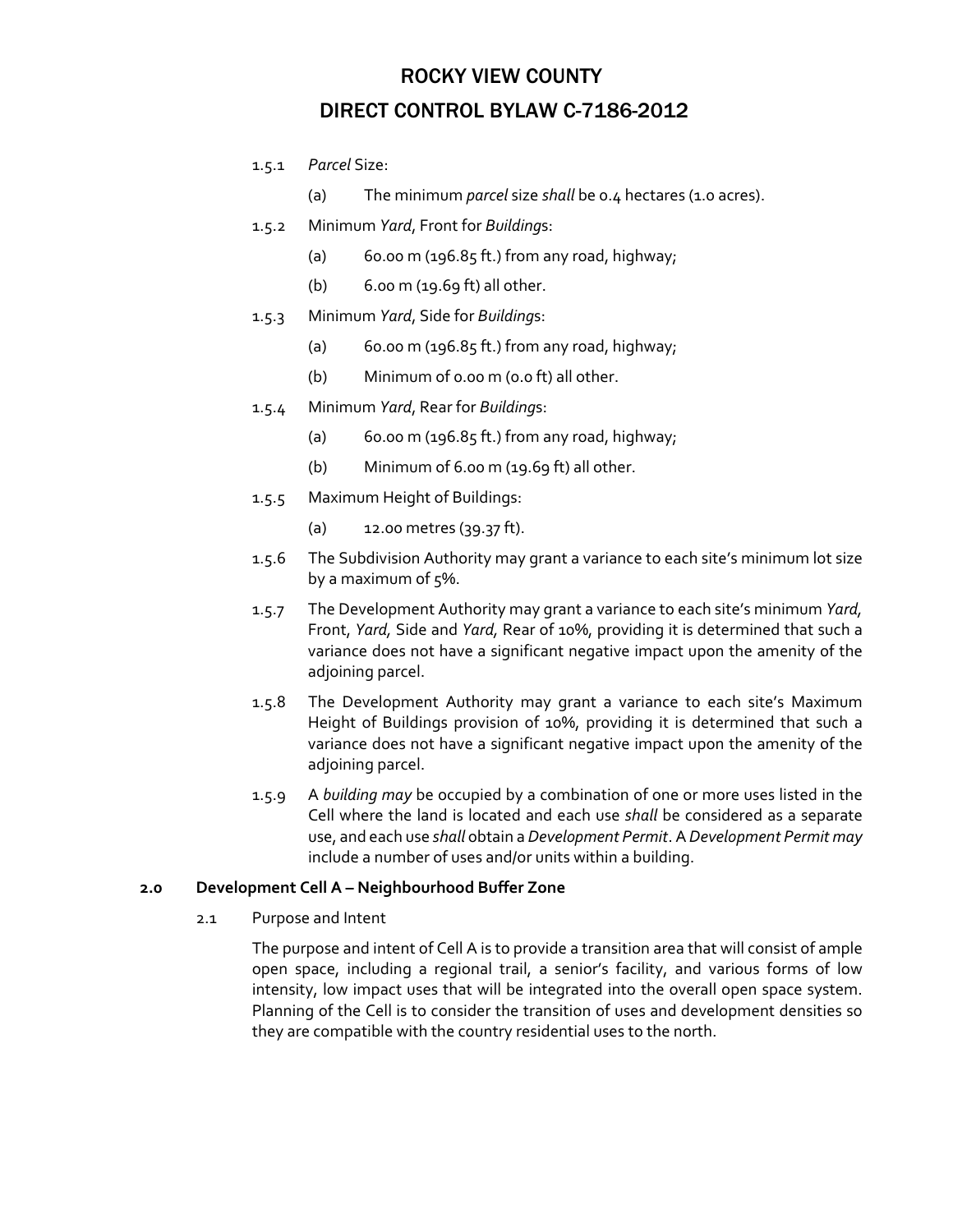#### 2.2 Uses

*Accessory buildings Amenity Spaces for Pedestrian Uses Arts and cultural centre Athletic and Recreation facilities Banks or Financial Institutions Child care facility Colleges and Post Secondary Education Institutions Commercial School or College Conference Centre Convenience store Government services Grocery store, local Health care services Medical Treatment Services Museum Offices Patio, accessory to the principal business use Personal Service Business Private Clubs and Organizations Public buildings Public market Public Parks Religious Assemblies Restaurant Retail Store, Local School, Public or Separate School, Private Senior's Community*  $Signs$ *Specialty food store*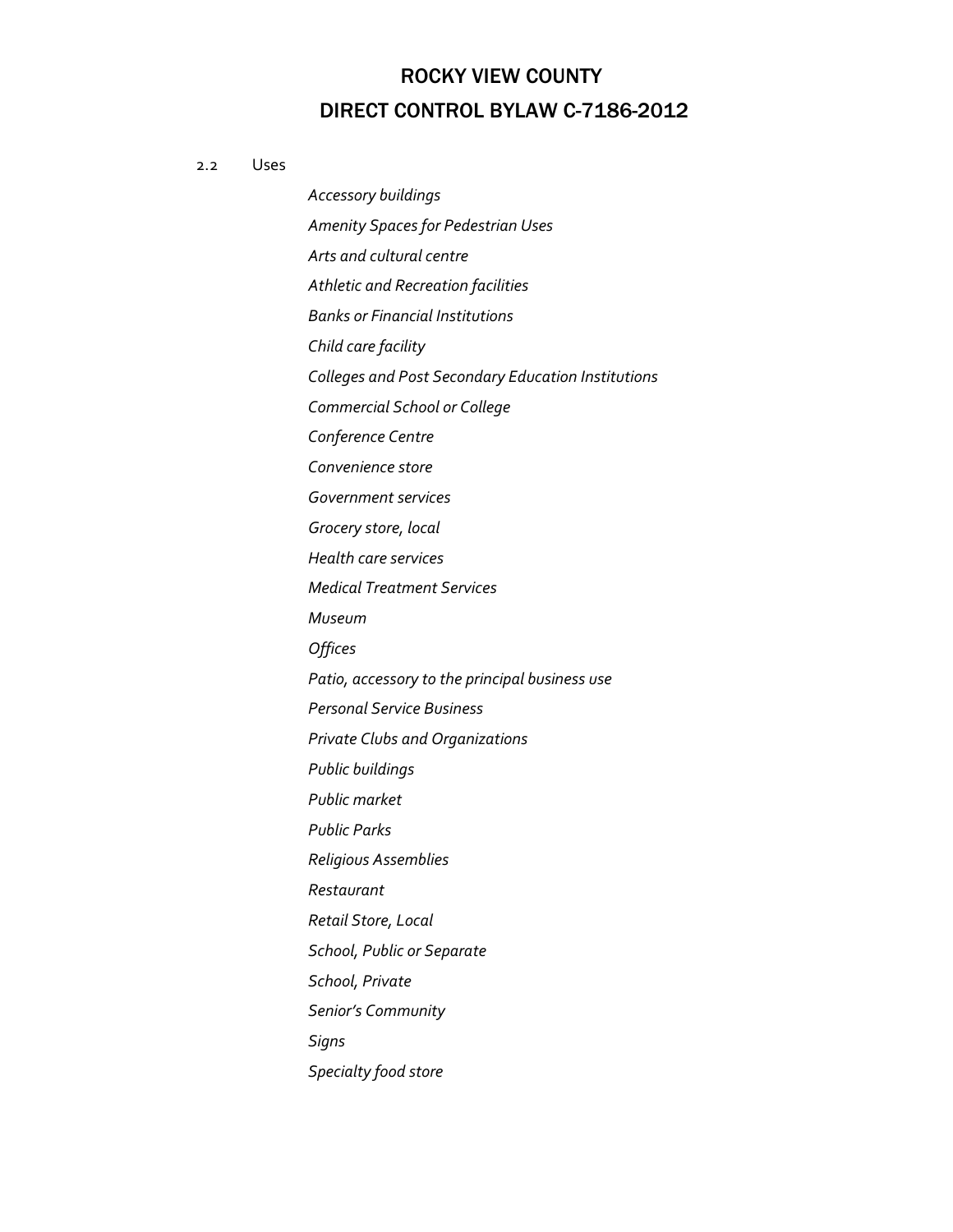#### **3.0 Development Cell B – Lifestyle Zone**

3.1 Purpose and Intent

The purpose and intent ofthe Cell B is to create an area for shopping and socializing and have buildings with varying heights and storefronts with the potential for offices above the main floors. Cell B is to have a pedestrian focus and be designed so it will hold community events.

#### 3.2 Uses

*Accessory buildings Amenity Spaces for Pedestrian Uses Arts and cultural centre Athletic and Recreation facilities Banks or Financial Institutions Child care facility Colleges and Post Secondary Education Institutions Commercial School or College Conference Centre Convenience store Drinking establishment Government services Grocery store, local Health care services Laboratories Liquor Sales Medical Treatment Services Museum Offices Patio, accessory to the principal business use Personal Service Business Private Clubs and Organizations Public buildings Public market Public Parks Restaurant*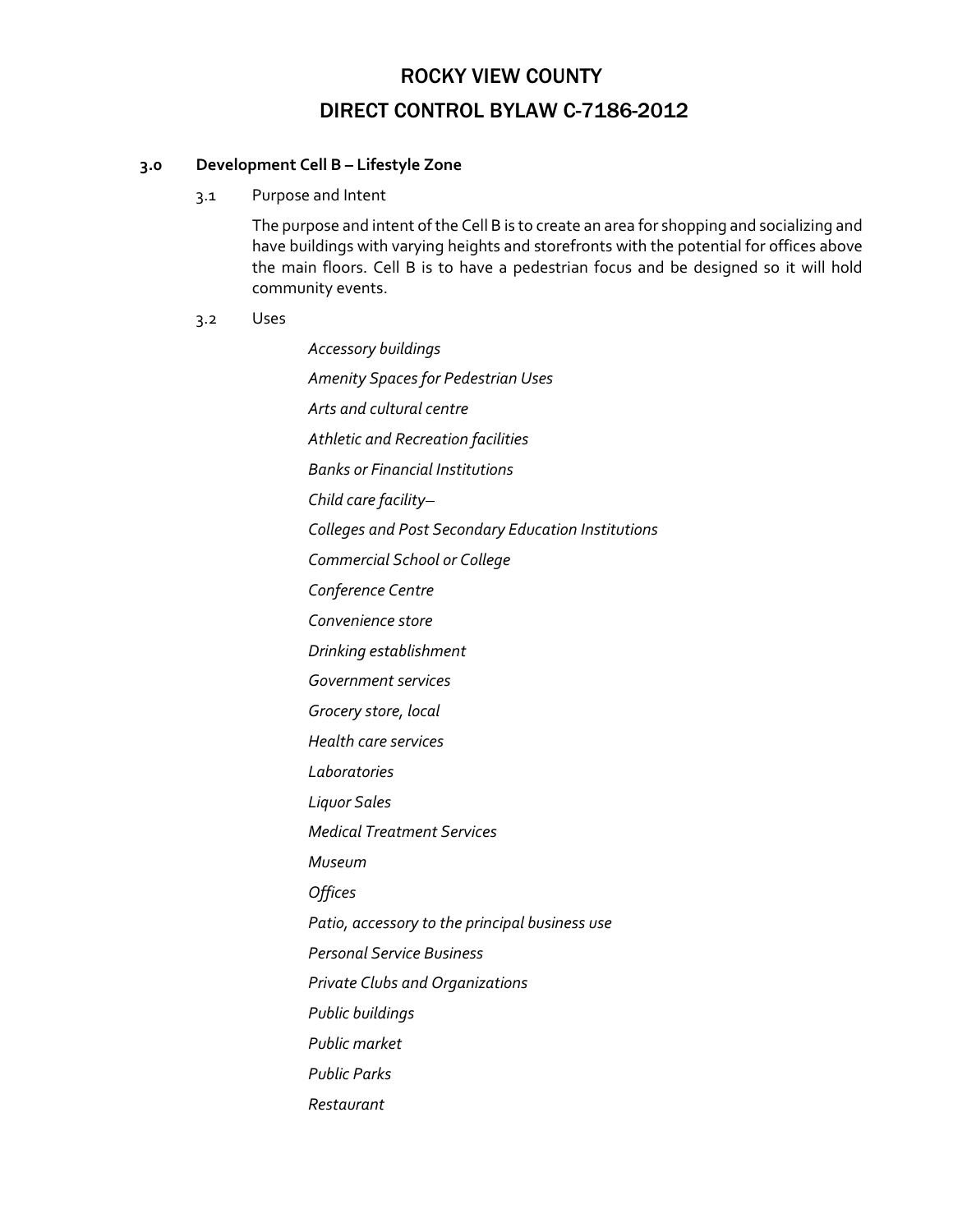*Retail Store, Local School, Public or Separate School, Private Signs Specialty food store* 

### **4.0 Development Cell C – Highway Edge Zone**

4.1 Purpose and Intent

The purpose and intent of Cell C is to accommodate comparatively more significant retail uses than in Cells A and B. The location of Cell C adjacent to Highway 1 and separated from residential uses to the north, provides an opportunity for a natural progression in retail commercial scale, form and use.

4.2 Uses

*Amenity Spaces for Pedestrian Uses Animal health care services, small animal Arts and cultural centre Athletic and Recreation facilities Banks or Financial Institutions Building Accessory buildings Child care facility Colleges and Post Secondary Education Institutions Commercial School or College Conference Centre Convenience store Drinking establishment Government services Grocery store, regional Grocery store, local Health care services Laboratories Liquor Sales Medical Treatment Services Museum Offices*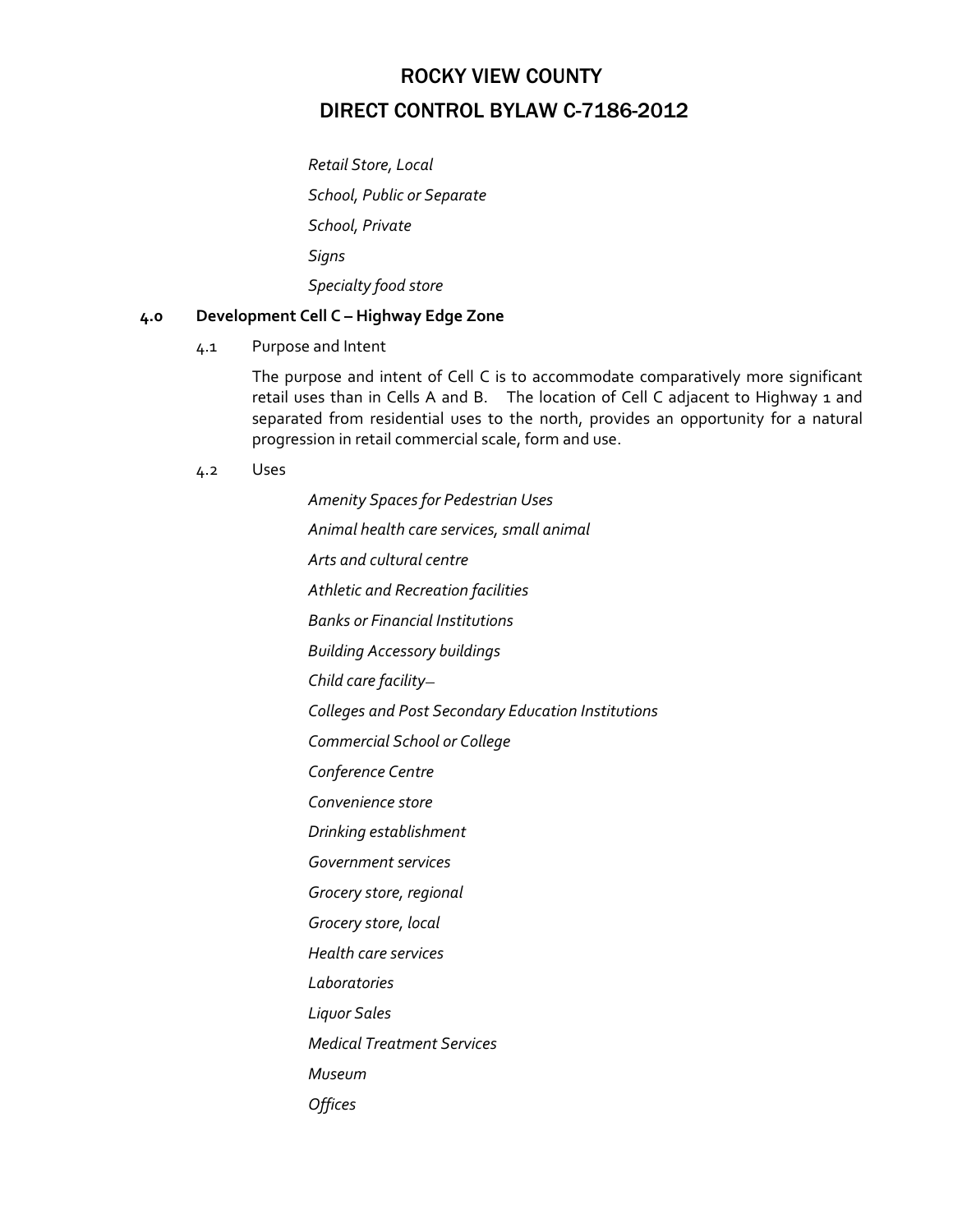*Outdoor display area Patio, accessory to the principal business use Personal Service Business Private Clubs and Organizations Public buildings Public market Public Parks Restaurant Recycling collection point Religious Assemblies Restaurant, Drive through Retail garden centre Retail store, regional Retail Store, Local School, Public or Separate School, Private Service station Signs Specialty food store* 

### **5.0 General Development Regulations**

- 5.1 Prior to the approval of an application for subdivision or development permit a Master Site Development Plan that details the area to be developed incorporating, but not limited to, architectural controls, building size and dimensions, signage, access and parking, stormwater, water supply, wastewater management, road construction and improvements, public utility dedications, municipal, environmental reserve land dedications and berming/screening, shall be considered and adopted by Council.
- 5.2 The following items are required priorto the endorsement of a plan of subdivision orthe issuance of a Development Permit;
	- 5.2.1 A Construction Management Plan, satisfactory to the County, which details amongst other items, erosion, dust, weed and noise control measures and stormwater management during construction, prepared by a qualified professional, to the satisfaction of the County.
	- 5.2.2 A Weed Management Plan, prepared by a qualified professional, to the satisfaction of the County.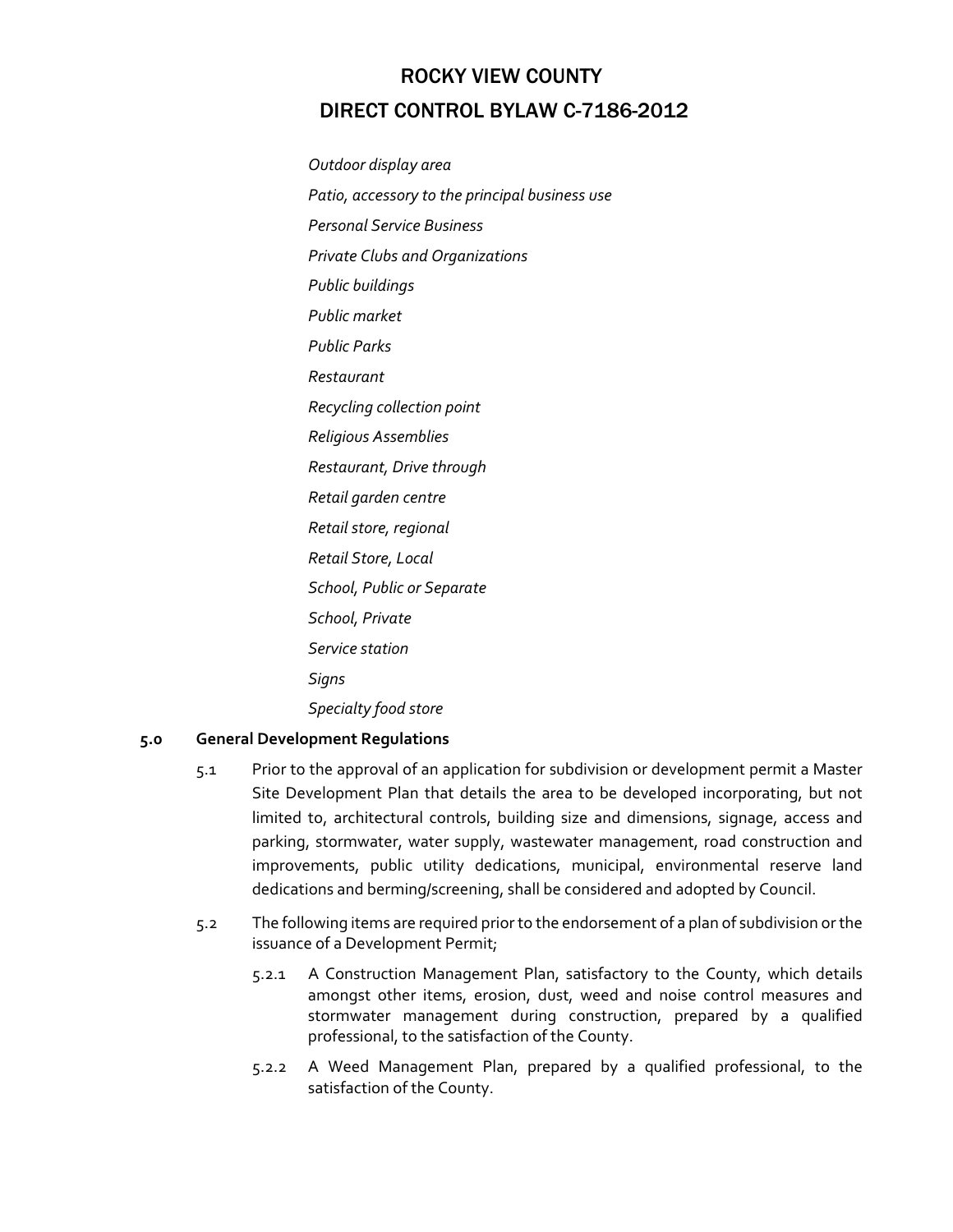- 5.2.3 A Stormwater Management Plan, prepared by a qualified professional, to the satisfaction of the County and all relevant Federal & Provincial Authorities.
- 5.2.4 A Traffic Impact Analysis, prepared by a qualified professional, to the satisfaction of the County.
- 5.2.5 A Local Transportation Network Plan to the satisfaction of the County. The Network Plan will provide details regarding construction of new roads, upgrading of existing roads, dedication of additional road rights‐of‐way and other road related agreements as outlined in the Conceptual Scheme.
- 5.2.6 A Utility Servicing Plan to the satisfaction of the County. This Plan will reflect details outlined in the Conceptual Scheme, including:
	- a) The creation of a Utility Company;
	- b) The establishment of future County ownership arrangements (Transfer Agreement) at no cost on a deficiency free basis, regarding the implementation of water (including licenses), wastewater and stormwater infrastructure to service the development; and
	- c) The identification of the area for spray irrigation disposal and the registration of a restrictive covenant over the affected area. The restrictive covenant shall restrict the use of the land to accepting treated effluent until such time as an alternative means of effluent disposal, that is acceptable to the County and the relevant provincial authority, is established.
- 5.2.7 A Solid Waste Management Plan detailing how solid waste will be collected and transported from the development.
- 5.2.8 A Parking and Loading Plan for all commercial/retail uses that details the configuration of all parking lots, including the location of all parking stalls, access points, loading area and vehicle manoeuvring. The plan will outline how all the parking lots will be linked and provide an efficient circulation pattern. A Parking Assessment prepared by a qualified professional may be submitted to determine appropriate parking/loading requirements if different than Section 30 – Parking and Loading and Schedule 5 – Parking, Schedule 6 – Loading, of the Land Use Bylaw (C‐4841‐97) as amended, to the satisfaction of the County. The Parking Assessment shall form part of the Parking and Loading Plan.
- 5.2.9 Calculations that address the amount of Municipal Reserve owning and how the required Municipal Reverse will be provided (ie. cash in lieu or land dedication)
- 5.2.10 Architectural Controls that addresses building form and finishings and the relationship of the buildings to each other and the adjacent streets, parking lots and open spaces.
- 5.2.11 An Emergency Response Plan prepared by a qualified professional in a form and substance satisfactory to the Municipality.
- 5.2.12 All necessary easements and rights‐of‐way related to the sanitary sewer, water and stormwater systems, and the supply and distribution of power, gas, telephone, and cable television have been confirmed in form and substance.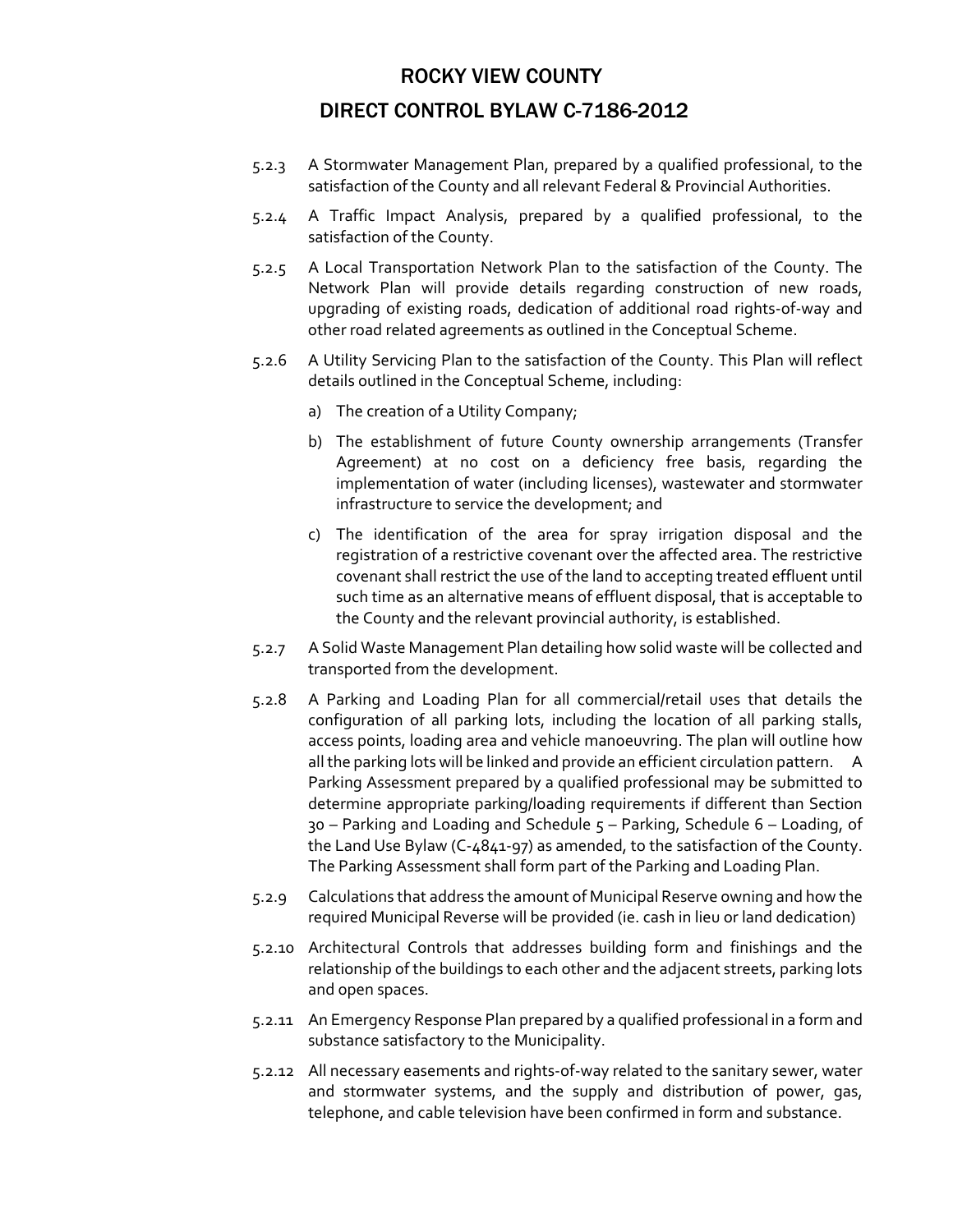- 5.2.13 A Landscaping Plan that details plantings and other related improvements proposed within the development, prepared by a qualified Landscaping Professional, to the satisfaction of the County.
- 5.2.14 An Outdoor Lighting Plan that addresses the Municipality's Dark Sky Policy as well as the International Dark Sky Association Guidelines.
- 5.2.15 All necessary licenses permits and approvals have been obtained from Alberta Environment with respect to:
	- a) a potable water supply and distribution system to service the subject lands or portions thereof and any necessary License/s to Divert and Use Water is obtained from Alberta Environment with regards to the piped water supply and distribution system required to service the development and this piped water supply and distribution system has been confirmed;
	- b) the design, location and operational protocol of the sewage treatment facilities servicing the subject lands or portions thereof, including the treatment facility and surface disposal (ie. spray irrigation) required to service the development and this wastewater system and treatment facility has been confirmed; and
	- c) the stormwater system required to service the development and this stormwater system has been confirmed.
- 5.2.16 Documentation demonstrating resident eligibility and usage of any accommodation units within a *Senior's Community*.
- 5.3 Stripping & Grading

Notwithstanding provisions stated elsewhere in this Bylaw, the Municipality may issue a Development Permit for stripping and grading, which does not include installation of underground services, gravel or paving, prior to subdivision endorsement or issuance of a Development Agreement provided the following is submitted to and approved by the Municipality.

- a) A Stormwater Management Plan that accounts for all development on the site prepared by a qualified Professional Engineer licensed to practice in the Province of Alberta, in a form and substance satisfactory to the County and Alberta Environment;
- b) A Site Development Plan that locates all buildings, roadways, open spaces, parking lots and pathways; and
- c) A Construction Management Plan, satisfactory to the County, which details among other items, erosion, dust, weed and noise control measures and stormwater management during construction.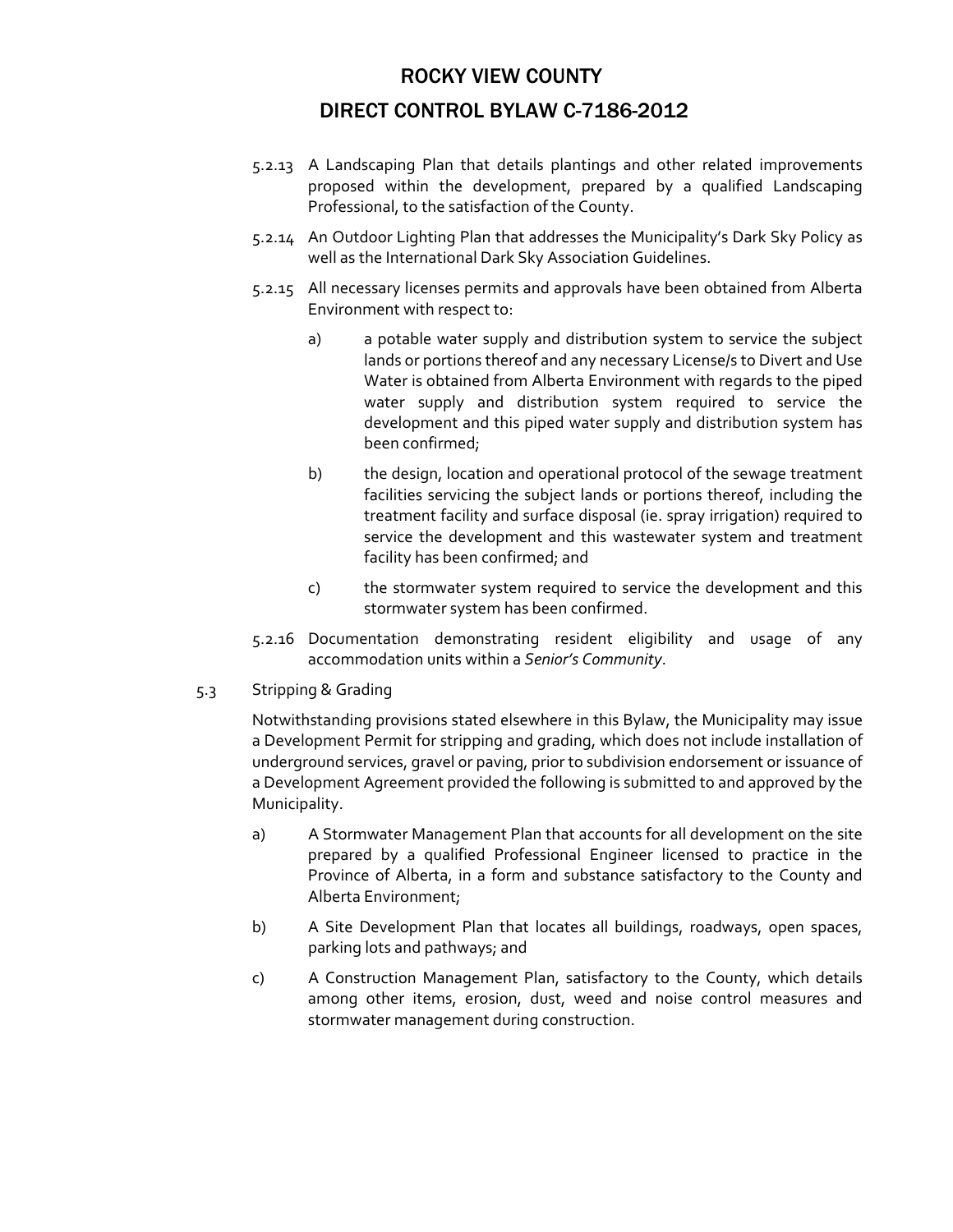### **6.0 Definitions**

- 6.1 "Construction Management Plan" ‐ means a program that details site management of all construction activity that may include, but is not limited to, the management of construction debris and dust, stormwater, site erosion, sedimentation control, noise control, and traffic control
- 6.2 "Qualified Landscaping Professional" ‐ means a professional landscape architect licensed to practise within the Province of Alberta who is a member in good standing with the Alberta Association of Landscape Architects (AALA);
- 6.3 "Senior's Community" means a facility that includes a range of accommodation types (eg. villas, apartments, duplexes) geared to providing assisted or independent living arrangements for mature adults. Facilities associated with the senior's community may include offices, wellness center, spa, swimming pool, recreational amenities, theatre, restaurant, games rooms, exercise room, meeting rooms, medical treatment facilities, and a community hall.
- 6.4 "The County" means the Administration of Rocky View County.
- 6.5 "Conference Centre" **‐**  means an establishment used for the holding of meetings, conventions, seminars, workshops, product and trade shows, or similar activities, and *may* include dining for the use of participants, as well as compatible accessory facilities;

#### **7.0 Implementation**

7.1 This Bylaw comes into effect upon the date of its third reading.

#### **Division: 2**

#### **File: 04734003‐2012‐RV‐036**

First reading passed in open Council, assembled in the City of Calgary, in the Province of Alberta, on September 25, 2012 on a motion by Councillor Habberfield.

Second reading passed in open Council, assembled in the City of Calgary, in the Province of Alberta, on November 1, 2012 on a motion by Councillor Habberfield.

Third reading passed in open Council, assembled in the City of Calgary, in the Province of Alberta, on November 1, 2012 on a motion by Councillor Habberfield.

<u> 1989 - Andrea San Andrea San Andrea San Andrea San Andrea San Andrea San Andrea San Andrea San Andrea San A</u>

REEVE OR DEPUTY REEVE LEGISLATIVE SERVICES MANAGER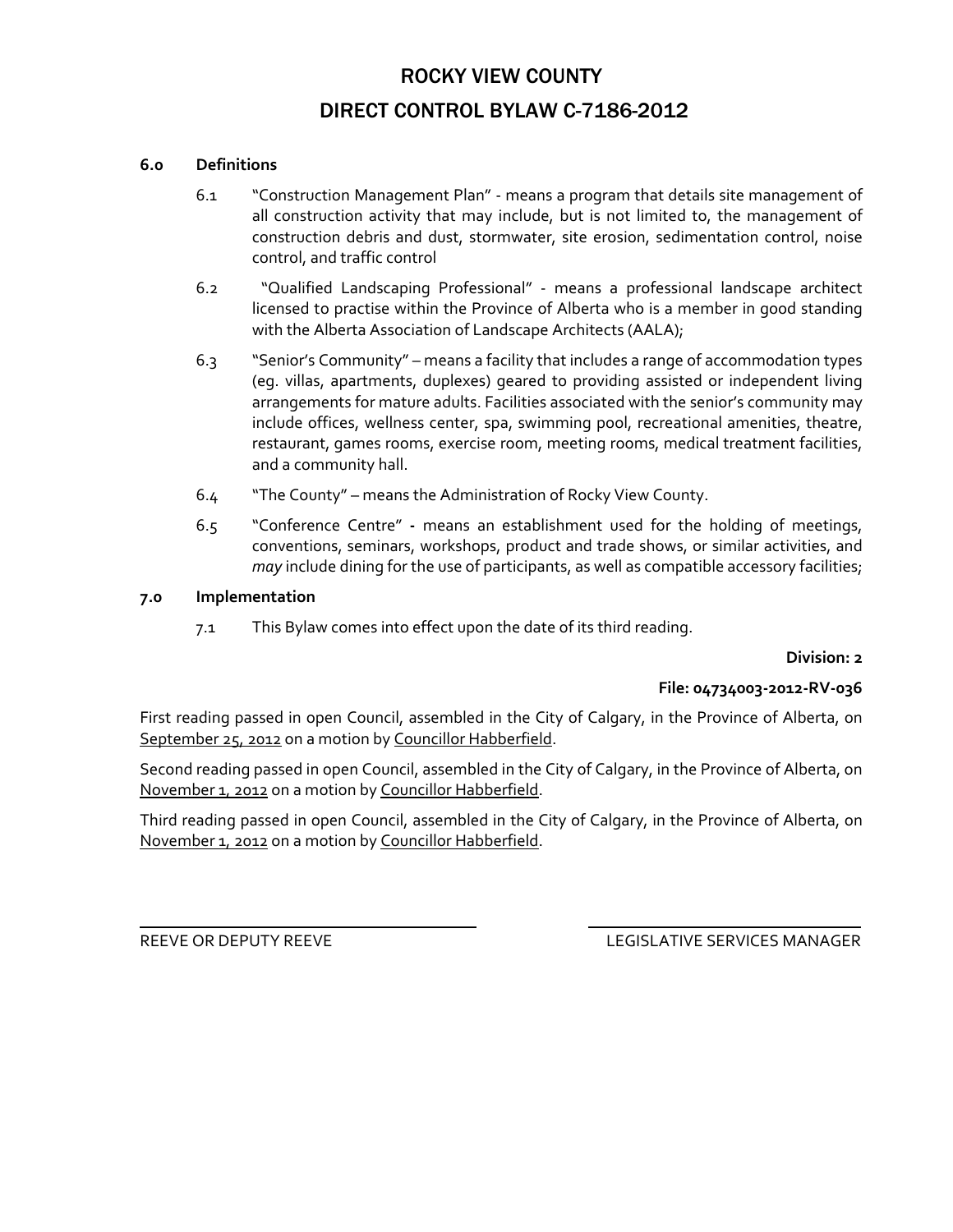